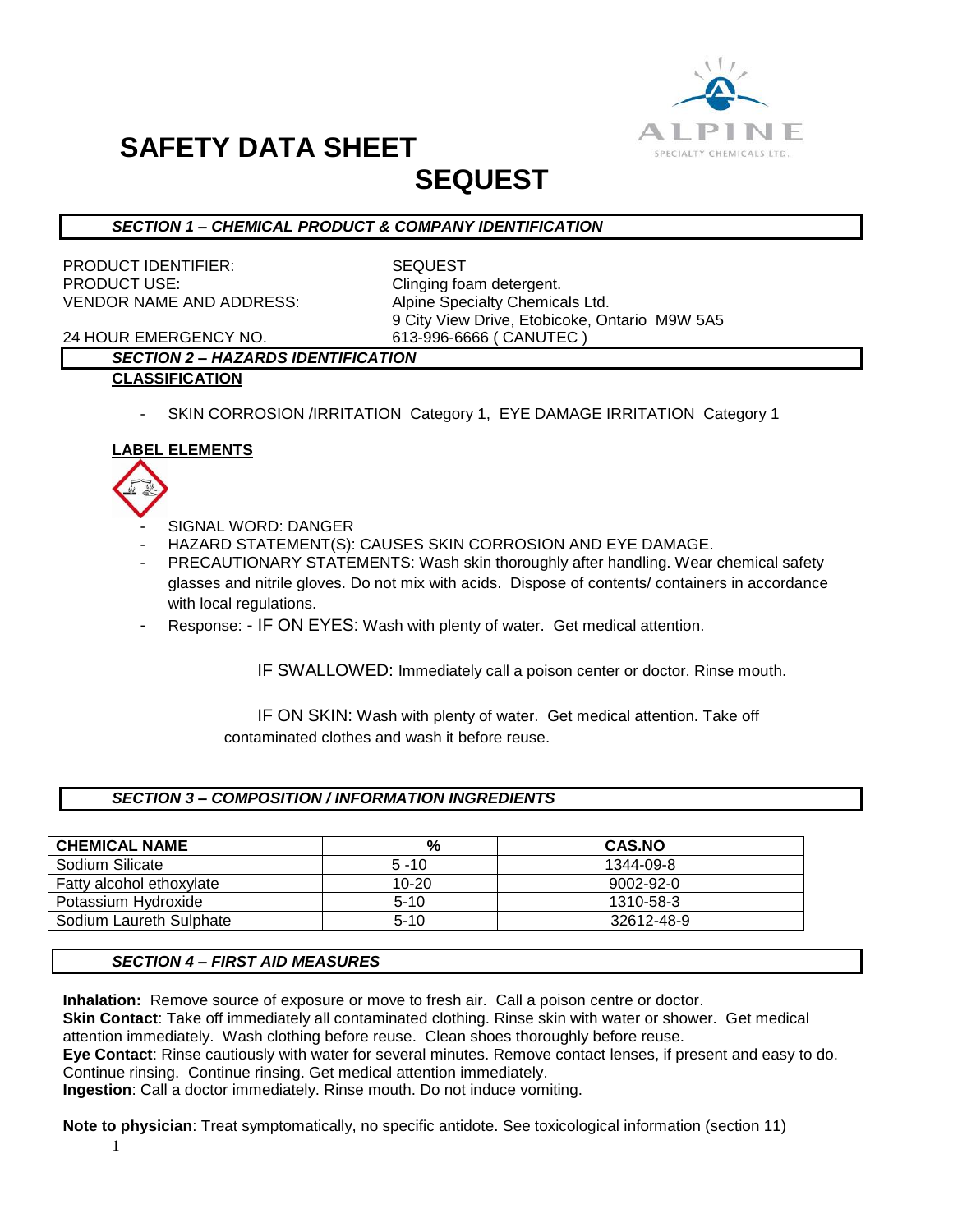### **SAFETY DATA SHEET SEQUEST**

#### *SECTION 5 – FIRE FIGHTING MEASURES*

#### **Extinguishing Media:**

**Suitable Extinguishing Media:** Use water spray, fog or foam.

**Unsuitable Extinguishing Media:** None known

 **Specific hazards arising from the product:** Not flammable.

**Hazardous thermal decomposition products:** Decomposition products may include the following materials: carbon dioxide and carbon monoxide.

**Advice for fire-fighters:** Not available.

*SECTION 6 – ACCIDENTAL RELEASE MEASURES*

**Personal precautions, protective equipment and emergency procedures:**

Wear suitable protective clothing. Wear eye/face protection.

**Environmental precautions:** Avoid contact of large amounts of spilled material and runoff with soil and surface waterways.

**Methods and materials for containment and cleaning up**: Use a water rinse for final clean-up.

#### *SECTION 7 – HANDLING AND STORAGE*

**Precautions for safe handling**: Ventilate adequately, otherwise wear an appropriate breathing apparatus. Avoid contact with eyes, skin or clothing. Wash thoroughly after handling.

**Storage Procedures**: Keep containers closed when not in use. Do not store near acids. Store between the following temperatures: 15 to 40°C.

#### *SECTION 8 – EXPOSURE CONTROLS/PERSONAL PROTECTION*

|                             | <b>ACGIH</b><br>TLV |             | <b>OSHA PEL</b> |         | AIHA WEEL     |                     |
|-----------------------------|---------------------|-------------|-----------------|---------|---------------|---------------------|
| <b>CHEMICAL NAME</b>        | TWA                 | <b>STEL</b> | TWA             | Ceiling | 8 hour TWA    | Short term TWA<br>© |
| Sodium Silicate             | $2 \text{ mg/m}^3$  |             | Not available   |         | Not available |                     |
| Fatty alcohol<br>ethoxylate | Not available       |             | Not available   |         | Not available |                     |
| Potassium Hydroxide         | $2 \text{ mg/m}$    |             | 2mq/m3          |         | 2mg/m3        |                     |

ACGIH= American Conference of Governmental Industrial Hygienists. TLV = Threshold Limit Value. TWA = Timeweighted Average. STEL = Short-term Exposure Limit OSHA = US Occupational Safety and Health Administration. PEL = Permissible Exposure Limits. AIHA = AIHA Guideline Foundation. WEEL = Workplace Environmental Exposure Limit.

**Appropriate Engineering Control**: Good general ventilation should be sufficient to control worker exposure to airborne contaminants.

#### **Individual Protection Measure:**

**Eye/Face Protection:** Do not get into eyes. Wear chemical safety goggles.

**Skin Protection:** Personal protective equipment comprising: nitrile gloves, safety goggles and protective clothing.

**Respiratory protection**: Not required

**Inhalation:** No special measures required. Treat symptomatically.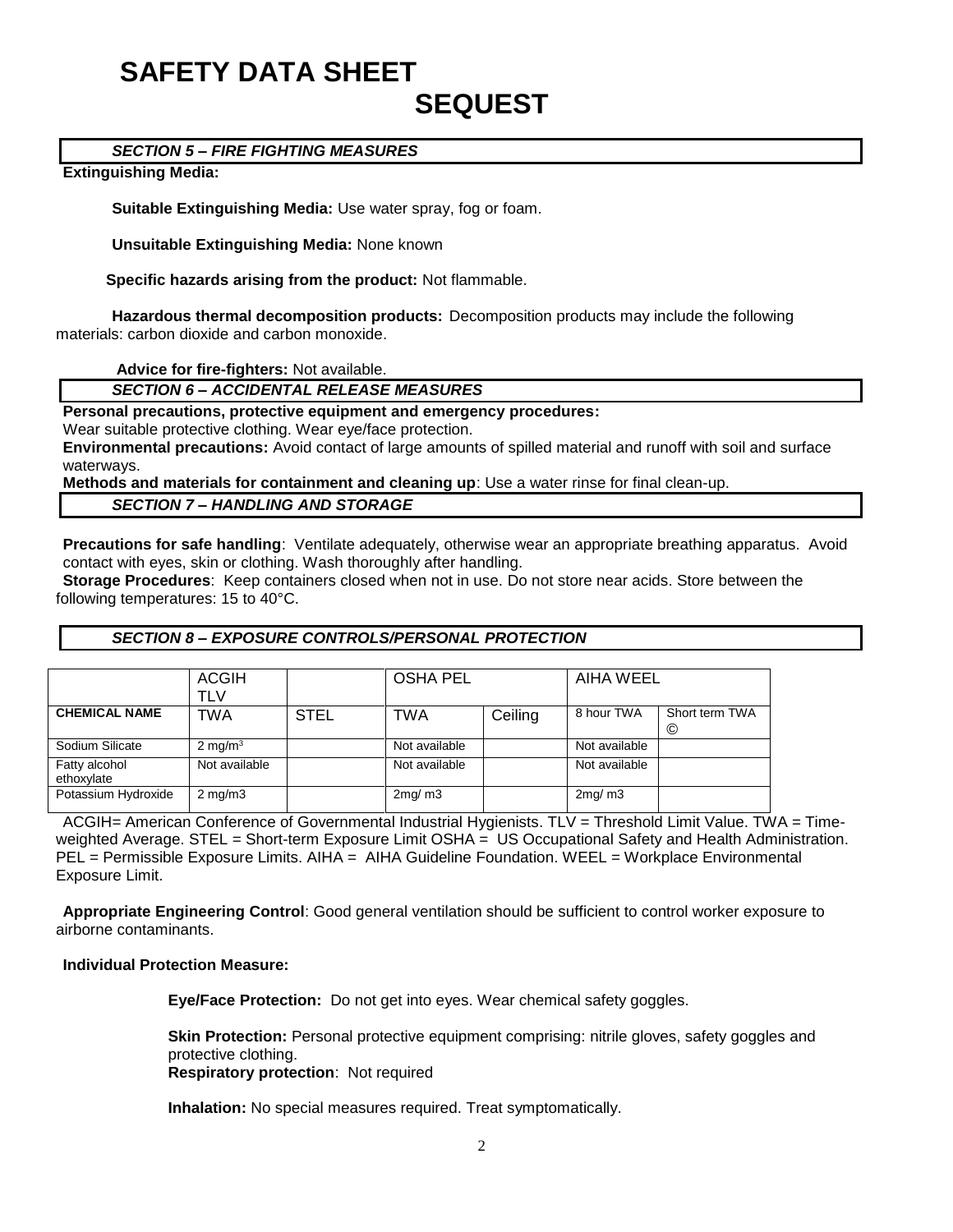### **SAFETY DATA SHEET SEQUEST**

#### *SECTION 9 – PHYSICAL AND CHEMICAL PROPERTIES*

| Appearance:                                                         | Liquid, light brown colour.                   |
|---------------------------------------------------------------------|-----------------------------------------------|
| Odour:                                                              | No scent.                                     |
| $pH$ :                                                              | 13.5 (100 %)                                  |
| <b>Melting Point:</b>                                               | Not available                                 |
| <b>Boiling point:</b>                                               | > 100 °C                                      |
| <b>Flash Point:</b><br>Vapour pressure:                             | Not available<br>Not available                |
| Vapour density:<br><b>Evaporation Rate:</b>                         | Not available<br>Not available                |
| <b>Flammability:</b>                                                | Not available                                 |
| <b>Explosive Limit:</b><br>Lower flammable/explosive limit:         | Not available<br>Not available                |
| <b>Upper flammable/explosive limit:</b><br><b>Relative Density:</b> | Not available<br>Approx. = $1.13$ (Water = 1) |
| <b>Viscosity:</b>                                                   | Not available                                 |
| <b>Solubility in water:</b>                                         | Soluble                                       |
| Auto ignition temperature                                           | Not available                                 |
| Partition coefficient - n-octanol/water: Not available              |                                               |

| <b>Decomposition temperature:</b>             | Not available                    |
|-----------------------------------------------|----------------------------------|
| <b>SECTION 10 - STABILITY AND REACTIVITY</b>  |                                  |
| STABILITY:                                    | Stable                           |
| INCOMPATIBILITY:                              | Acids.                           |
| HAZARDOUS DECOMPOSITION PRODUCTS:             | None                             |
| HAZARDOUS POLYMERIZATION:                     | Will not occur.                  |
| CONDITIONS TO AVOID:                          | Avoid contact with strong acids. |
| <b>SECTION 11 - TOXICOLOGICAL INFORMATION</b> |                                  |

| <b>Chemical Name</b>     | ∟C50                   | <b>LD50</b>         | LD50 (dermal)              |
|--------------------------|------------------------|---------------------|----------------------------|
| Sodium Silicate          | 2 mg mg/m <sup>3</sup> | Not Available       | Not Available              |
| Fatty alcohol ethoxylate | Not Available          | >2000 mg/kg ( rat ` | ˈrabbit ˈ<br>>2000 mg/kg ( |
| Potassium Hydroxide      | 80 mg/l (daphnia)      | 273 mg/kg ( rat )   | $ATE > 2000$ mg/kg         |

**Routes of exposure:** Skin contact, Eye contact, Ingestion, Inhalation.

**Eye contact**: Causes serious eye damage. **Skin contact**. Causes skin corrosion. **Ingestion**: May cause burns to mouth, throat and stomach.